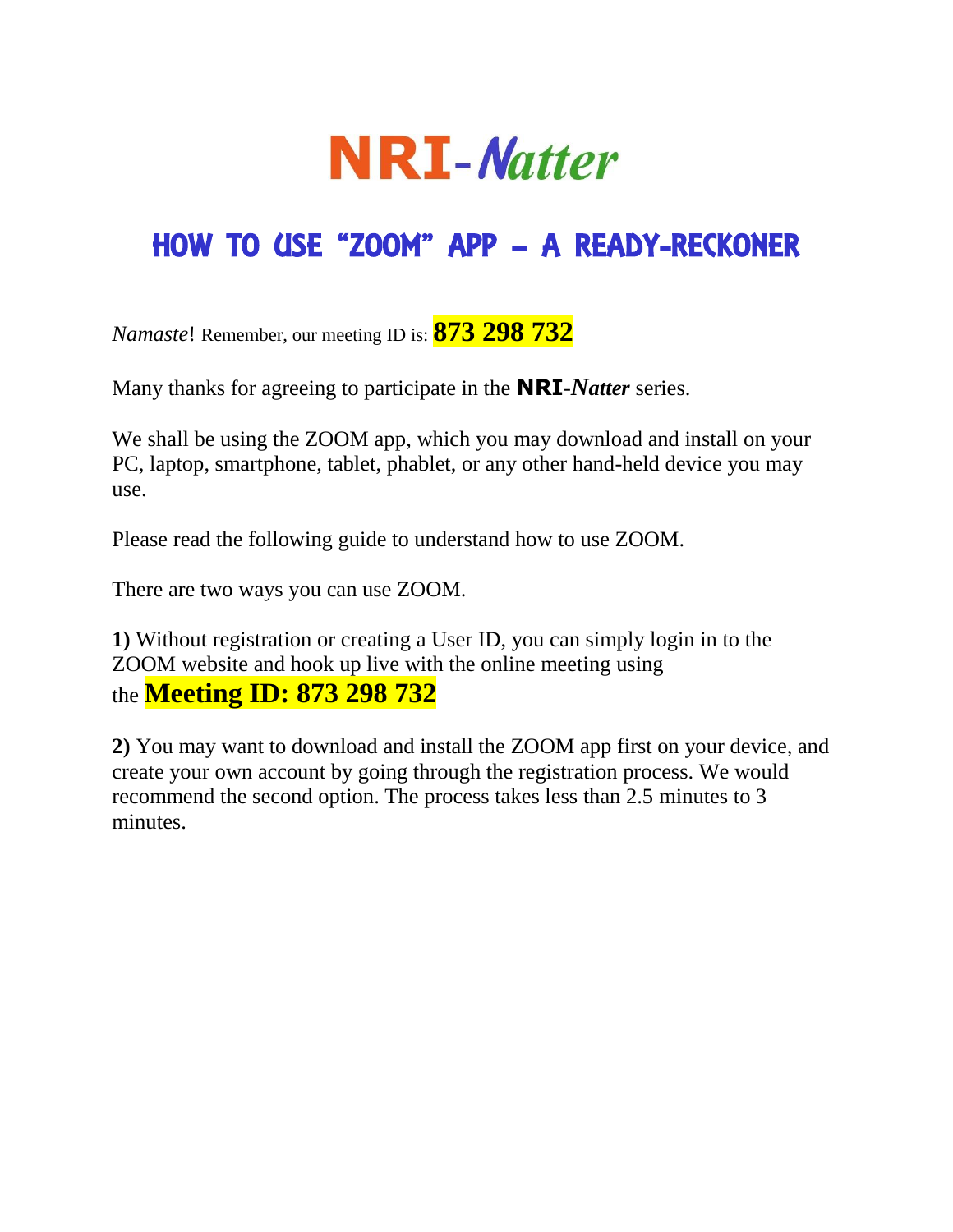## **OPTION 1**

If you choose the first option, this is what you need to do:

If you are using your PC, Mac, Linux, iOS or Android device, use the following link: <https://zoom.us/j/873298732>

Follow these steps if you are using the first option:

1) Open<https://zoom.com/> or<https://zoom.us/> (from China).



===== ==========================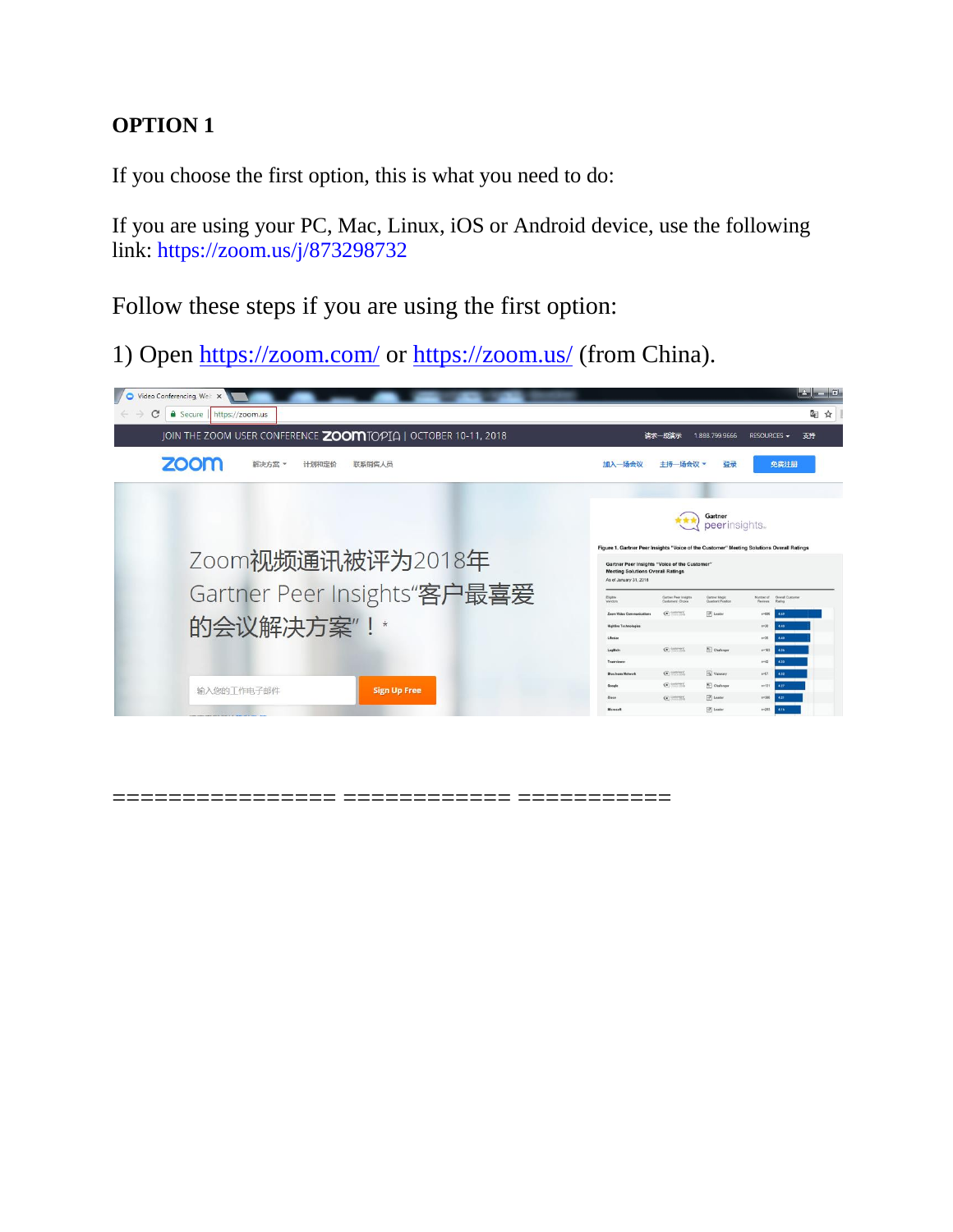2) In case your browser picks up the Chinese version of the site, please scroll down to bottom of the page and change language from the drop down box

| 关于                                   | 下载                                           | 销售                                          | 支持                           | 语言                 |                            |
|--------------------------------------|----------------------------------------------|---------------------------------------------|------------------------------|--------------------|----------------------------|
| Zoom网络日志<br>客户<br>我们的团队<br>为什么选择Zoom | 会议客户端<br>Zoom Rooms客户端<br>浏览器扩展<br>Outlook插件 | 1.888.799.9666<br>联系销售人员<br>计划和定价<br>请求一段演示 | 测试Zoom<br>帐户<br>支持中心<br>实时培训 | 简体中文一<br>English   |                            |
| 特性<br>职业生涯<br>集成<br>合作伙伴             | Lync插件<br>iPhone/iPad应用<br>Android应用         | 网络研讨会和事件                                    | 反馈<br>联系我们<br>可访问性           | Español<br>Deutsch |                            |
| 资源<br>新闻                             |                                              |                                             |                              | 简体中文               | M<br>$\blacktriangleright$ |
|                                      |                                              |                                             |                              | 繁体中文<br>Français   |                            |
|                                      | ©2018 Zoom视频通讯有限公司 保留所有权利。 法律政策   关于广告       |                                             |                              |                    |                            |
|                                      |                                              |                                             |                              | 日本語                |                            |
|                                      |                                              |                                             |                              | Русский            |                            |

3) You can join a meeting directly by just clicking on "Join a Meeting" with the Meeting ID provided to you

================ ============ ===========

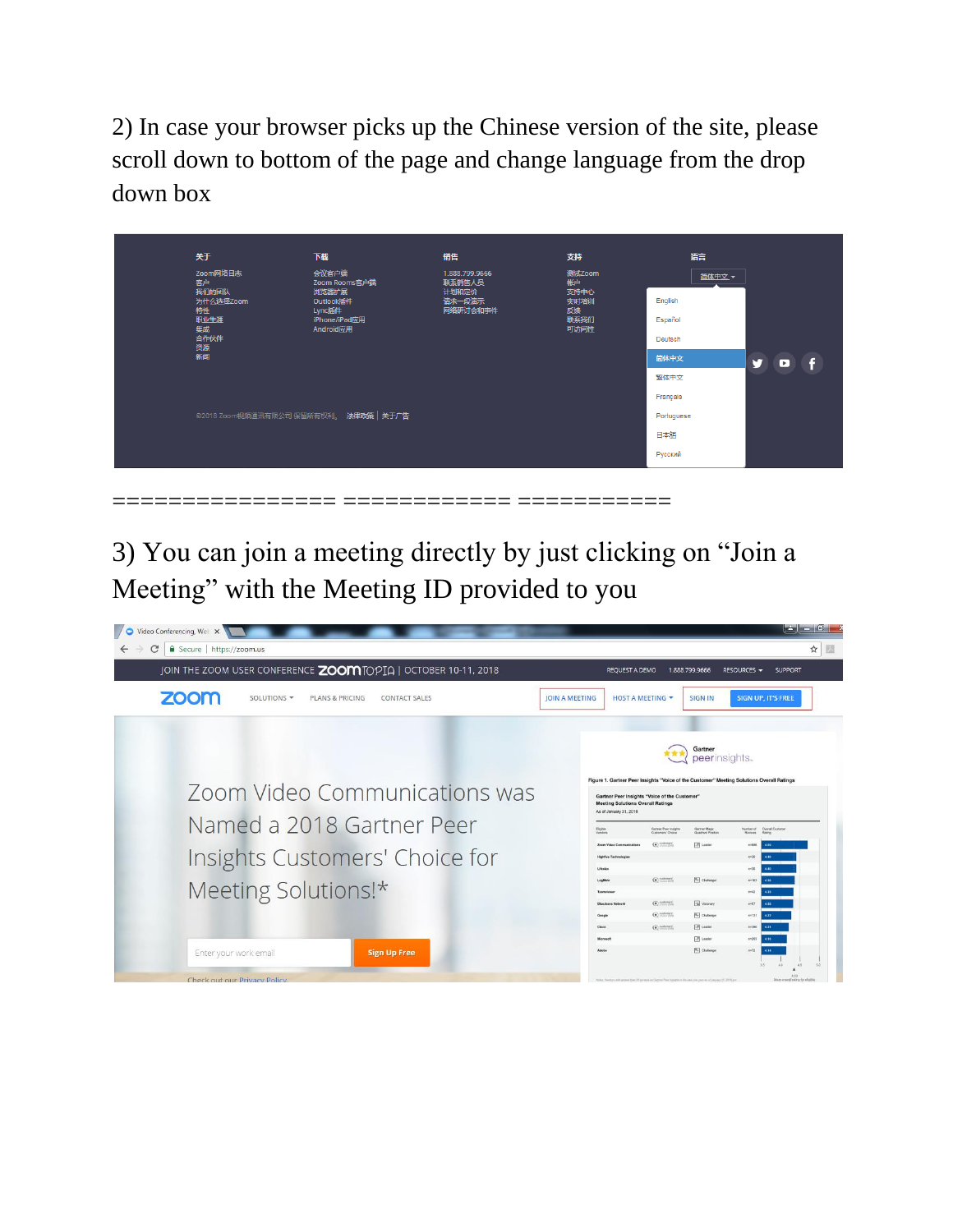4) While launching the meeting, you will be prompted to download  $&$ run ZOOM plug-in as seen in the screen below.

================ ============ ===========

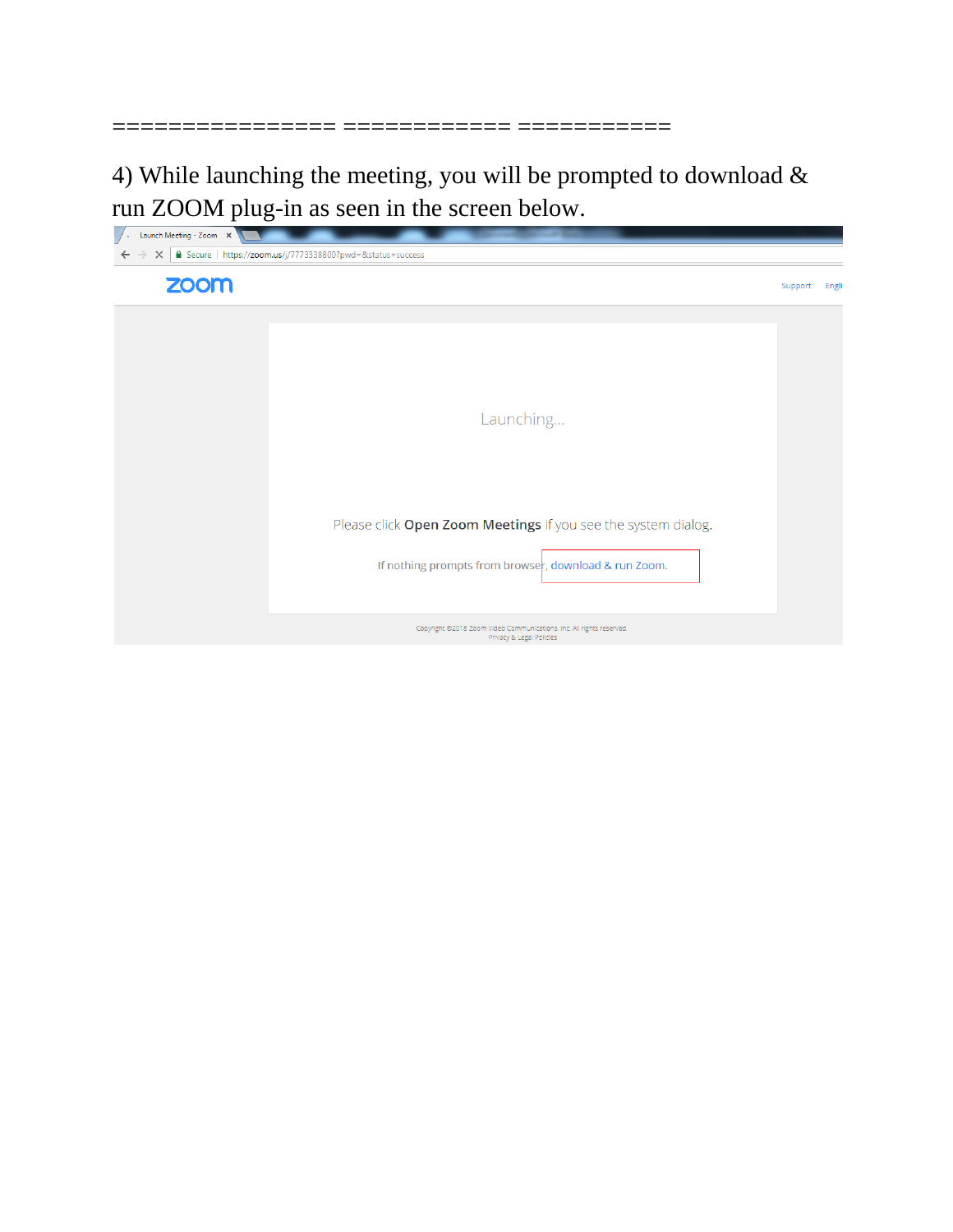## **OPTION 2**

If you wish to use the second option (app download), follow these steps:

================ ============ ===========

4) First visit the ZOOM website. You need to download "Meetings Client" on your device. See links in red boxes in the image below.

| <b>About</b>                 | <b>Download</b>                                      | <b>Sales</b>                      | <b>Support</b>                                | Language                     |
|------------------------------|------------------------------------------------------|-----------------------------------|-----------------------------------------------|------------------------------|
| Zoom Blog                    | <b>Meetings Client</b>                               | 1.888.799.9666                    | <b>Test Zoom</b>                              | English $\blacktriangledown$ |
| <b>Customers</b><br>Our Team | <b>Zoom Rooms Client</b><br><b>Browser Extension</b> | <b>Contact Sales</b>              | <b>Account</b>                                |                              |
| Why Zoom                     | <b>Outlook Plug-in</b>                               | Plans & Pricing<br>Request a Demo | <b>Support Center</b><br><b>Live Training</b> |                              |
| Features                     | Lync Plug-in                                         | <b>Webinars and Events</b>        | Feedback                                      | <b>Currency</b>              |
| Careers                      | iPhone/iPad App                                      |                                   | <b>Contact Us</b>                             |                              |
| Integrations                 | <b>Android App</b>                                   |                                   | Accessibility                                 | US Dollars $$ -$             |
| Partners                     |                                                      |                                   |                                               |                              |
| <b>How to Videos</b>         |                                                      |                                   |                                               |                              |
| <b>Press</b>                 |                                                      |                                   |                                               |                              |
|                              |                                                      |                                   |                                               | $\Psi$ in<br>▫               |

5) Open the .exe file and Click on "Run".

|                      | Launching                                                              |
|----------------------|------------------------------------------------------------------------|
|                      | Please click Open Zoom Meetings if you see the system dialog.          |
|                      | If nothing prompts from browser, download & run Zoom.                  |
|                      | If you cannot download or run the application, join from your browser. |
|                      | Convright @2018 Zoom Video Communications, Inc. All rights reserved    |
| Zoom_f770c0d98dexe < |                                                                        |
|                      |                                                                        |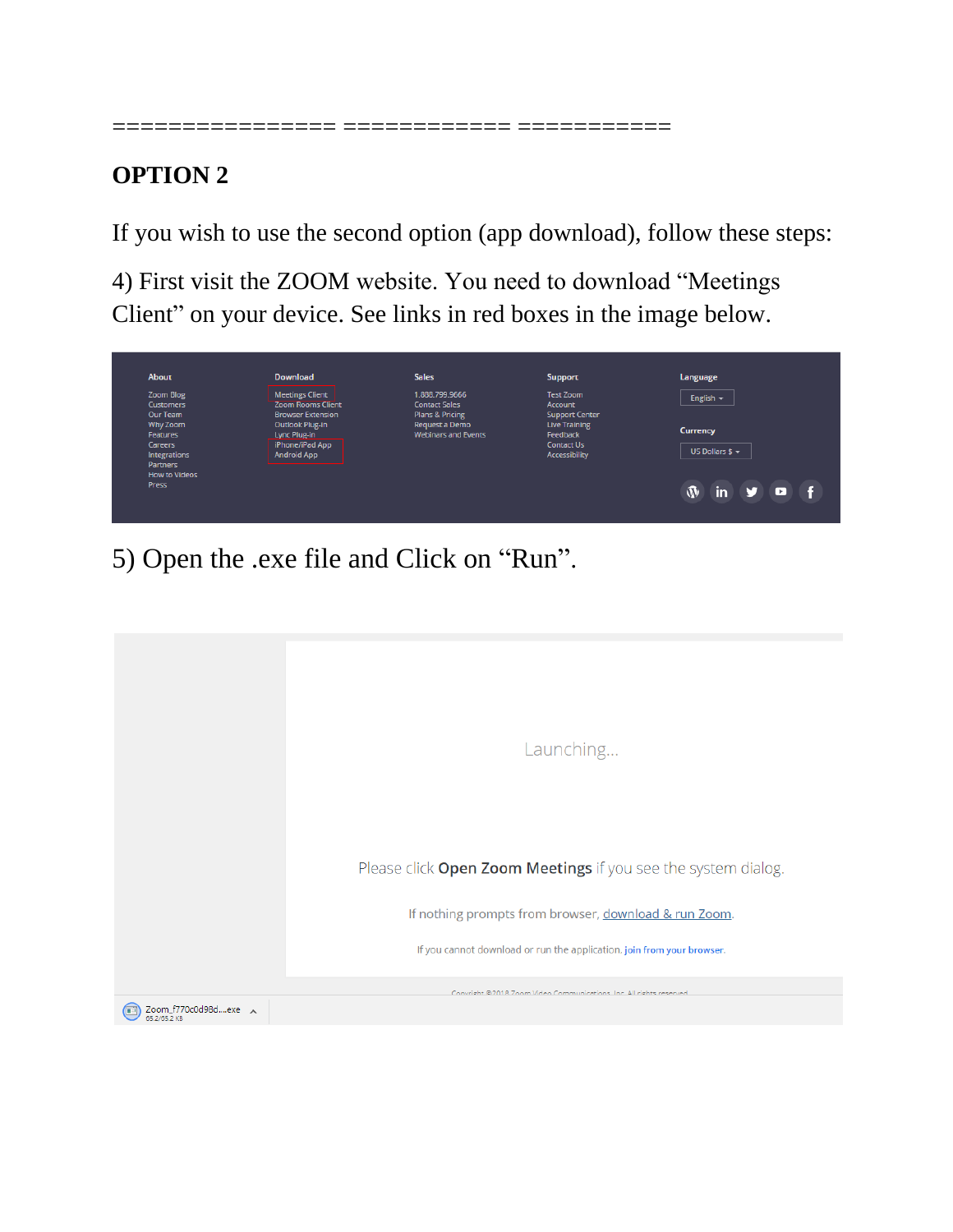|                                                                                                                                                                     | Open File - Security Warning                    |  |
|---------------------------------------------------------------------------------------------------------------------------------------------------------------------|-------------------------------------------------|--|
|                                                                                                                                                                     | Do you want to run this file?                   |  |
|                                                                                                                                                                     | Name: imman\Downloads\Zoom_f770c0d98d06fcf4.exe |  |
|                                                                                                                                                                     | Publisher: Zoom Video Communications, Inc.      |  |
|                                                                                                                                                                     | Type: Application                               |  |
|                                                                                                                                                                     | From: C:\Users\Narasimman\Downloads\Zoom_f770c0 |  |
|                                                                                                                                                                     | Cancel<br>Run                                   |  |
| V Always ask before opening this file                                                                                                                               |                                                 |  |
| While files from the Internet can be useful, this file type can<br>potentially harm your computer. Only run software from publishers<br>you trust. What's the risk? |                                                 |  |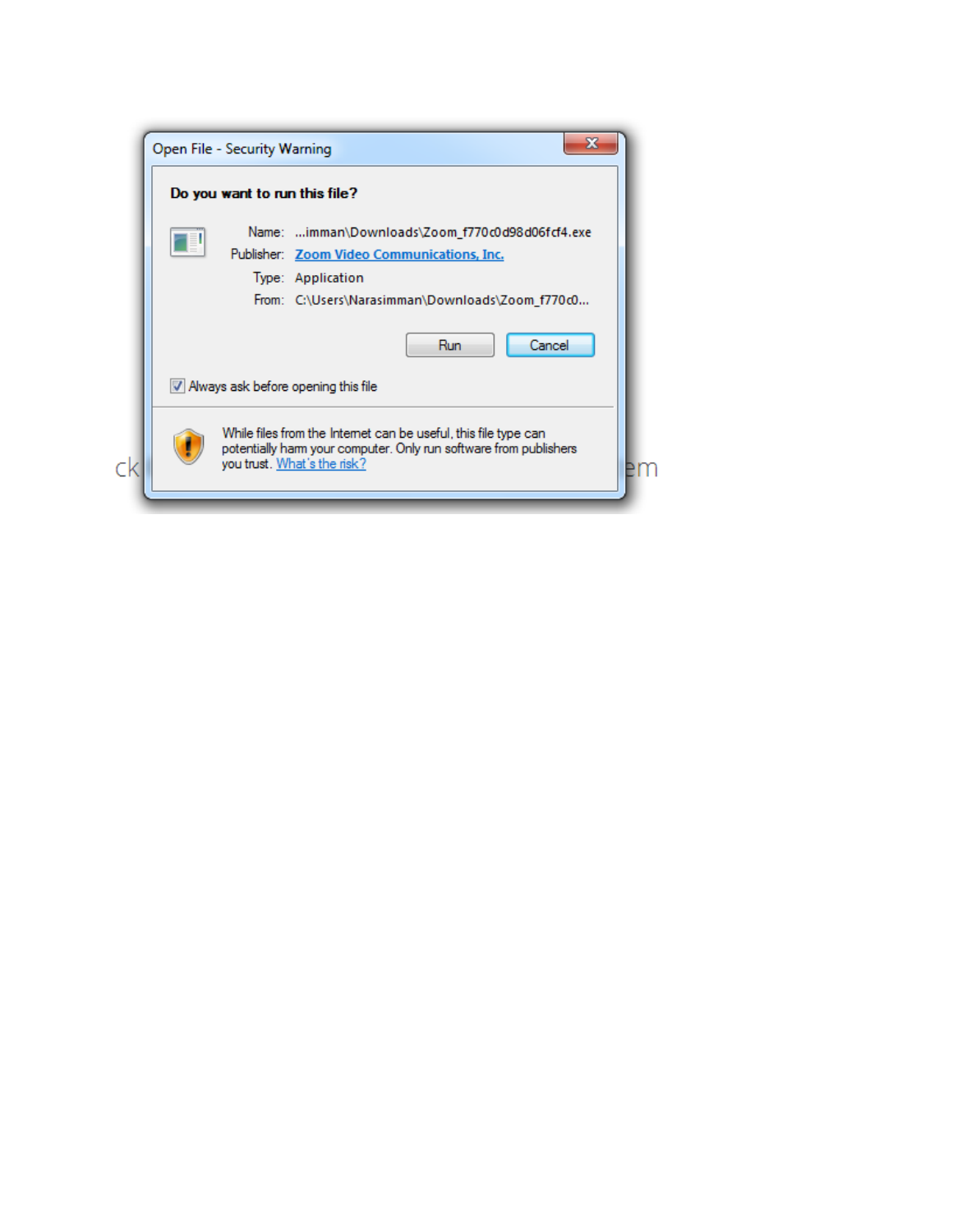6) That will install the app on your device. Next, you need to double-click on the app icon your desktop screen / device screen. That will launch the app, and you will see the following interface. Click on "JOIN".

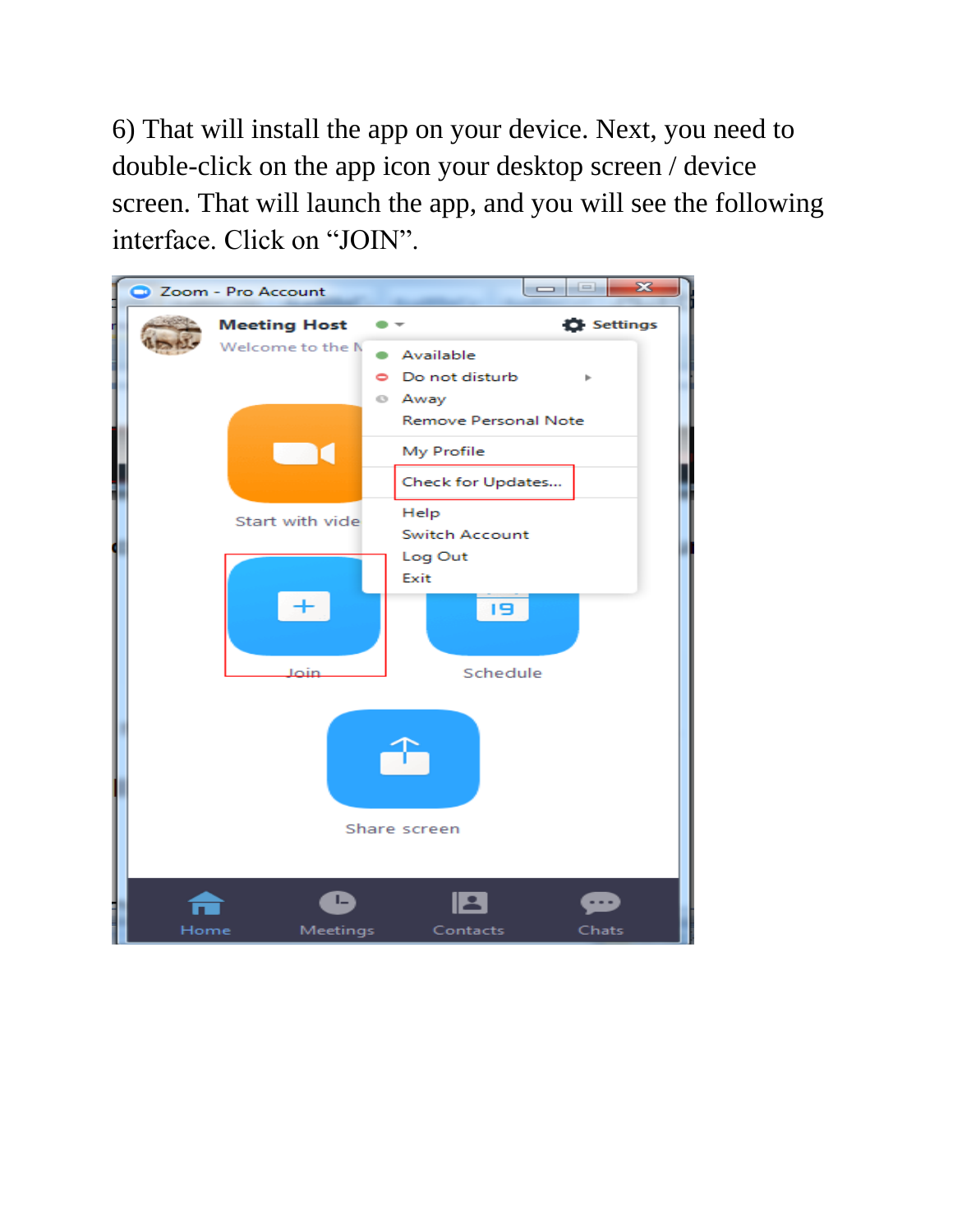7. You will reach the following interface. It has a menu with audio and video control features.

| C Zoom Meeting ID: 777-333-8800                                                 |                                                                                                   | $-$ 0,<br>$\mathbf{x}$                             |
|---------------------------------------------------------------------------------|---------------------------------------------------------------------------------------------------|----------------------------------------------------|
| A                                                                               | <b>Talking:</b>                                                                                   |                                                    |
|                                                                                 |                                                                                                   |                                                    |
| <b>Meeting Topic:</b>                                                           | Meeting Host's Personal Meeting Room                                                              |                                                    |
| Host:                                                                           | <b>Meeting Host</b>                                                                               |                                                    |
| <b>Invitation URL:</b>                                                          | https://zoom.us/j/7773338800<br>Copy URL                                                          |                                                    |
| <b>Participant ID:</b>                                                          | 39                                                                                                |                                                    |
| $\bullet\bullet\bullet$<br><b>Join Audio</b><br><b>Computer Audio Connected</b> | <br><b>Share Screen</b>                                                                           | <b>Invite Others</b>                               |
| Ų<br><b>Mute</b><br><b>Start Video</b>                                          | $R^2$<br>û<br>$\mathbf{2}$ o<br>œ<br>Invite<br>Chat<br><b>Participants</b><br><b>Share Screen</b> | $\bullet$<br><b>Leave Meeting</b><br><b>Record</b> |